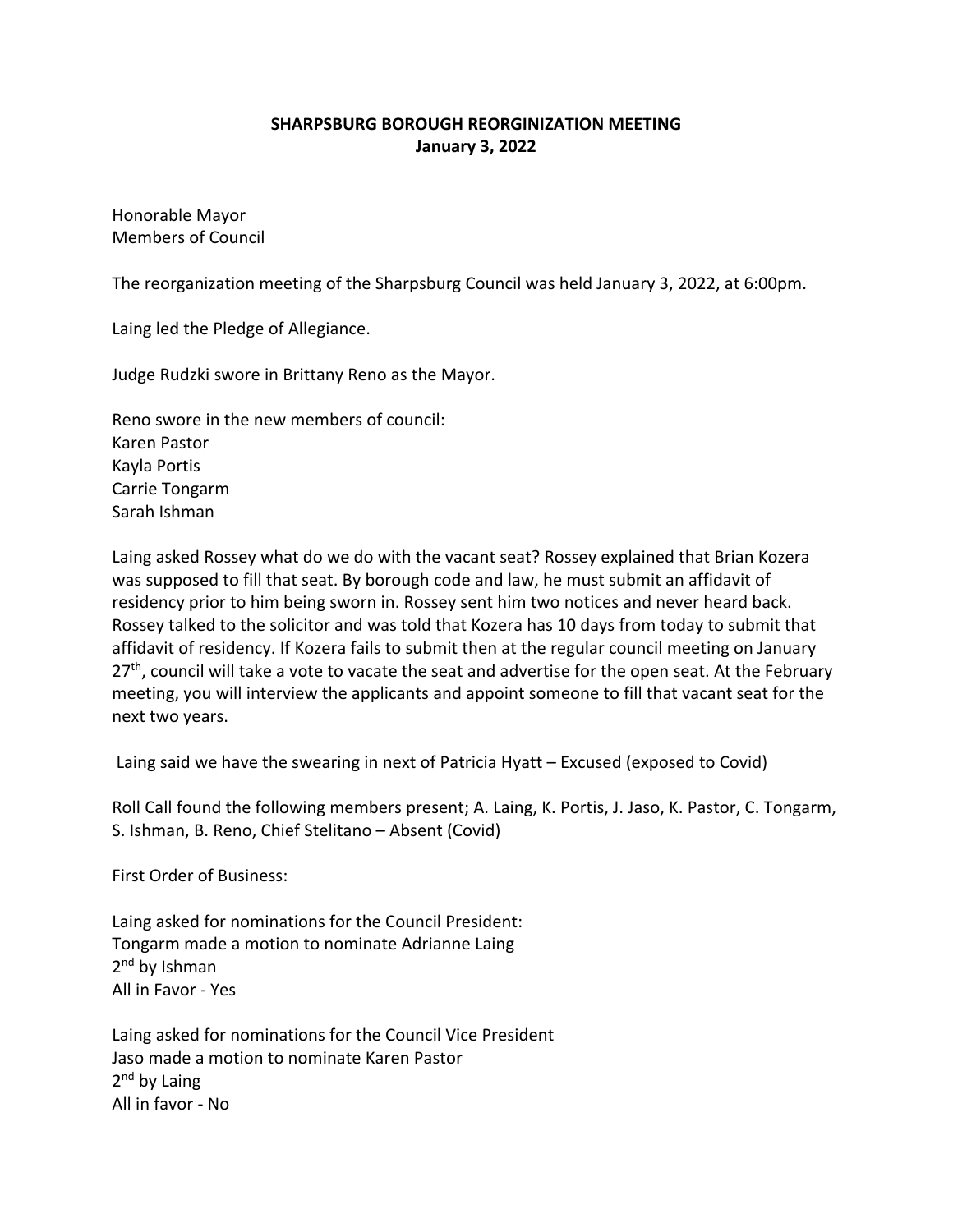Laing asked for a Roll Call: Portis – Yes Jaso – Yes Pastor – Yes Laing – Yes Tongarm – No Ishman – Yes 5 yay's motion carried

Motion to approve general business by Roll Call:

Consent Agenda:

- a. Payment of bills through January 27, 2022.
- b. Approve Minutes of December 16, 2021, meeting. (Not in the packet)
- c. Motion to pass Ordinance 22-01 setting the 2022 tax millage rate at 7.50 mills.
- d. Motion to pass Resolution 22-01 establishing fees for Applications, Permits, Licenses and Services for 2022 for the Borough of Sharpsburg.
- e. Motion to approve employment contract for William Rossey, Borough Manager effective January 1, 2022, thru December 31, 2023.
- f. Motion to approve employment contract for Thomas Stelitano, Chief of Police effective January 1, 2022, thru December 31, 2023.
- g. Motion to appoint Witherel and Associates as Borough Solicitor for 2022.
- h. Motion to appoint Mark Turnley, PC as Borough Auditor for 2022.
- i. Motion to appoint Senate Engineering as Borough Engineer for 2022.
- j. Motion to appoint Larry Stelitano to the Vacancy Board for 2022.

Motion by Jaso Motion lost.

Motion by Ishman to remove e, f, g, h, i, and j from the consent agenda with the exception of the Chief of Police and move it to the January meeting.

2<sup>nd</sup> by Tongarm

Laing said it is open for discussion. Laing asked Ishman if she would like to discuss further. Ishman said she would like a minute to get familiar with all these contractual things and have an executive session before the next meeting. Ishman and Tongram repeatedly said they want to do their due diligence. Rossey explained what it means to appoint a business. Rossey explained what the engineers know about the town, he also said when he started here in the borough, we were paying \$20,000 for an auditor, we now pay roughly \$6,000, as for Witherel he has been here a long time and when Rossey started here we paid him a retainer and paid him \$2,500 a month, now we bill an hourly rate. His last bill was for \$600. Witherel has been doing this for many years and he is one of the best solicitors around for what we pay which is not that much for what he does. Rossey said as for my contract, I am telling you now I am done in two years. In November of 2023, I will 70 and I plan to retire. To you guys, you do what you want. Rossey said this is something you just do not change overnight. If it is something you want to look at next year, we certainly can do that. Ishman said this throw a wrench in the works. Rossey responded and said, he will not be able to work with any of them unless we renew their contracts. A discussion ensued.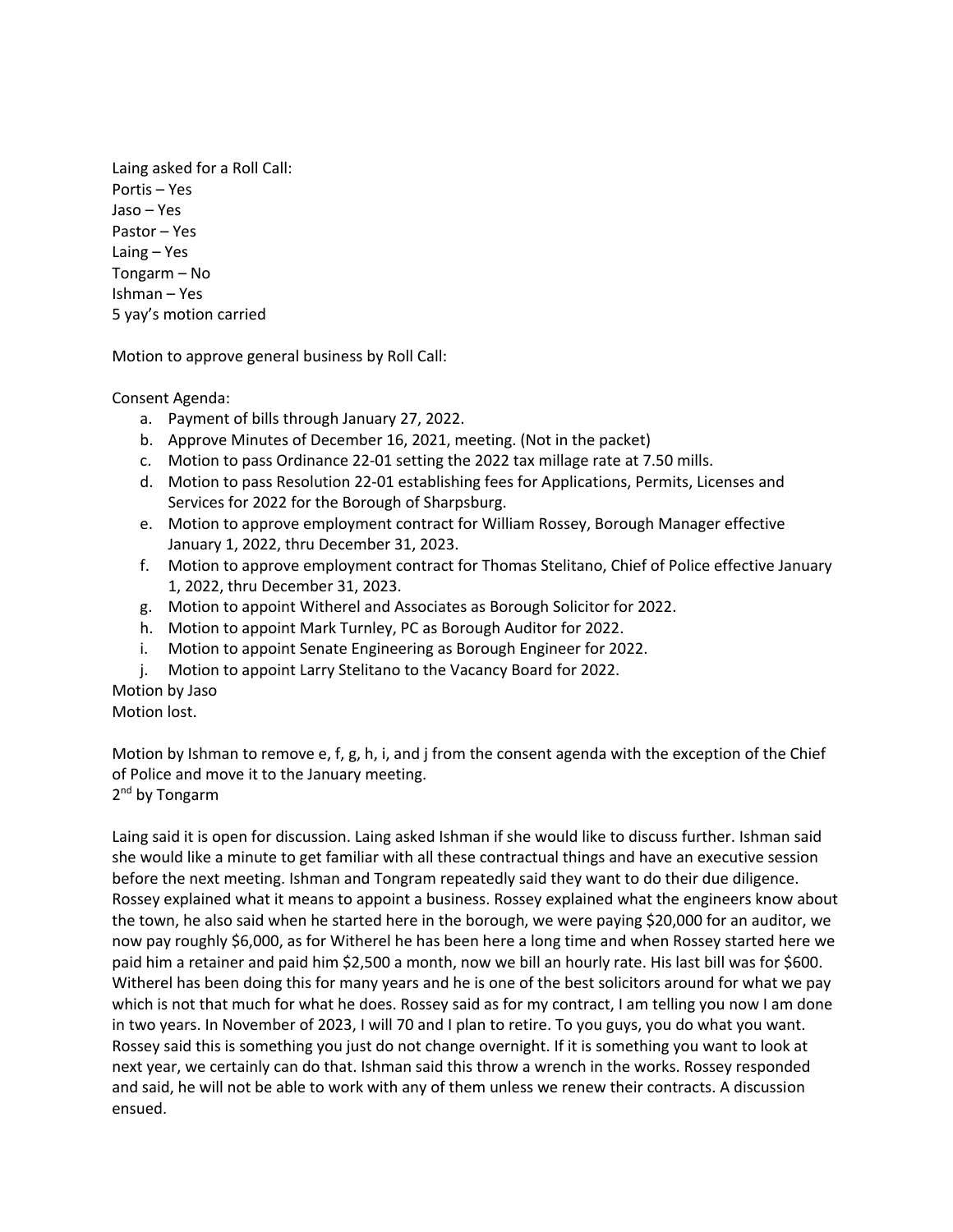Motion by Ishman to add back into the consent agenda g, h, i, and j. 2<sup>nd</sup> by Tongarm Roll Call: Jaso – Yes Pastor – No Laing – No Tongarm – Yes Ishman – Yes Portis – Yes 4 yay's motion carried

Motion to approve general business by Roll Call:

Consent Agenda:

- a. Payment of bills through January 27, 2022.
- b. Approve Minutes of December 16, 2021, meeting. (Not in the packet)
- c. Motion to pass Ordinance 22-01 setting the 2022 tax millage rate at 7.50 mills.
- d. Motion to pass Resolution 22-01 establishing fees for Applications, Permits, Licenses and Services for 2022 for the Borough of Sharpsburg.
- e. Motion to approve employment contract for William Rossey, Borough Manager effective January 1, 2022, thru December 31, 2023. (Excluded)
- f. Motion to approve employment contract for Thomas Stelitano, Chief of Police effective January 1, 2022, thru December 31, 2023.
- g. Motion to appoint Witherel and Associates as Borough Solicitor for 2022.
- h. Motion to appoint Mark Turnley, PC as Borough Auditor for 2022.
- i. Motion to appoint Senate Engineering as Borough Engineer for 2022.
- j. Motion to appoint Larry Stelitano to the Vacancy Board for 2022.

Motion by Jaso 2<sup>nd</sup> By Ishman All in Favor – Yes Roll Call: Jaso – Yes Pastor – Yes Laing – Yes Tongarm – Yes Ishman – Yes Portis – Yes 6 yay's carried

Tongarm abstained from Resolution 22-01 Fee Schedule regarding public electric utilities because she is an employee of a public utility.